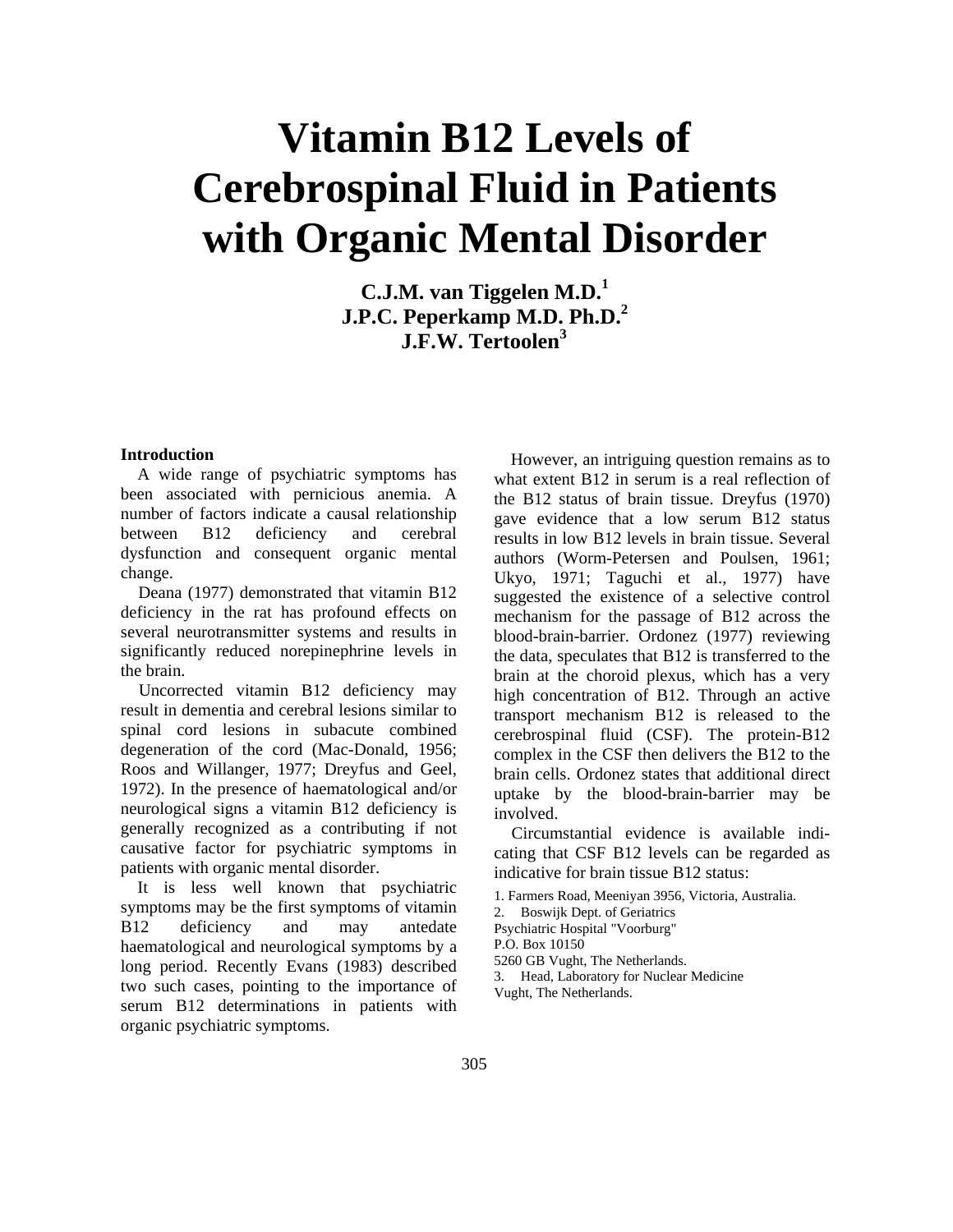Dreyfus (1970) demonstrated that low serum B12 results in reduced brain tissue levels, whilst Frenkel (1973) demonstrated that patients with pernicious anemia and low serum B12 levels (n =22) had CSF B12 levels lower than 5 pg/ml. In a control group of healthy people he found a mean CSF B12 level of 19 pg/ml. Frenkel (1973) was also able to demonstrate that normal serum B12 levels do not necessarily indicate normal CSF B12 levels: in his group of patients with long-term diphantoine use he found normal B12 levels in serum and pathologically low levels of B12 in CSF. Parenteral vitamin B12 medication improved the mentation in this group of patients. Based on this information we have set out to determine whether in groups of selected patients with organic mental disorder a linear correlation exists between serum B12 and CSF B12. The main goal was to find out whether the finding of a normal serum B12 level in a patient with organic mental disorder really rules out the possibility of reduced B12 level in CSF and consequently rules out cerebral B12 deficiency.

Conflicting reports on CSF levels of B12 in neurological patients measured with the bacteriological method were available (Worm-Petersen, 1962; Schrumpf and Bjelke, 1970; Taguchi et al., 1977).

Secondly we have set out to assess the effect of parenteral vitamin B12 (Hydroco-balamine, 1 mg i.m. twice weekly for 6 weeks) medication in a group of twelve patients with organic mental disorder, comparing the pathologically low B12 levels in CSF prior to medication with the levels after 6 weeks medication.

#### **Material and Methods**

Methods: The determination of vitamin B12 and folic acid in cerebro-spinal-fluid by a radio-assay method (Gijzen et al., 1983).

The most important problem to be solved for the determination of vitamin B12 in cerebrospinal-fluid is the low concentration level necessary for diagnostic purposes.

We solved this problem by a preconcentration step. Preconcentration without any damage to the component to be determined can be achieved by vacuum evaporation at room temperature of 5.0 ml. of CSF until dryness. The residue is dissolved in 0.50 ml.

of a vitamin B12 and folic acid-free serum. In this way the matrix of the sample is comparable to that of the standard materials used in the method. Experiments showed acceptable parallelism on dilutions and spiking and the nonspecific binding of the CSF-samples treated that way did not differ significantly from normal ones.

The lowest measurable-concentration by this technique is as low as 5 pg/ml. The reagents used for the analytical procedure are the Dualcount reagents of the Diagnostic Products Corporation with the purified B12 binder.

Determinations were carried out in the Laboratory for Nuclear Medicine, Vught. (Head: J.F.W. Tertoolen).

Venapuncture and lumbal puncture to obtain serum and CSF for the determination of B12 levels were carried out on the same day, usually simultaneously. We obtained informed consent from the patients and/or their relatives after adequate explanation of the experimental nature of the proceedings.

#### **Patient selection:**

We selected 3 groups of patients and 1 control group.

Group 1:

Group 1 is a group of geriatric patients (age 60-85): 23 patients with the diagnosis of dementia on admission to the in-patient department: as to underlying etiology of the dementia the group could be divided into:

- 6 patients with alcohol related brain damage.
- 5 patients with multi-infarct-dementia or Parkinson-related dementia.
- 12 patients with senile dementia (Alzheimer Type), some of them with coexistent depressive reaction.

None of these patients were suffering from any acute physical disease, all were normal on liver function and kidney function tests. They displayed no haematological abnormalities. On neurological examination all these patients had soft neurological symptoms of encephalopathy and polyneuropathy, confirmed in all patients by the finding of cerebral atrophy and widening of the ventricles on the CAT-scan, whilst in 17 of the 23 patients on which an electromyography was done, the existence of polyneuropathy was confirmed.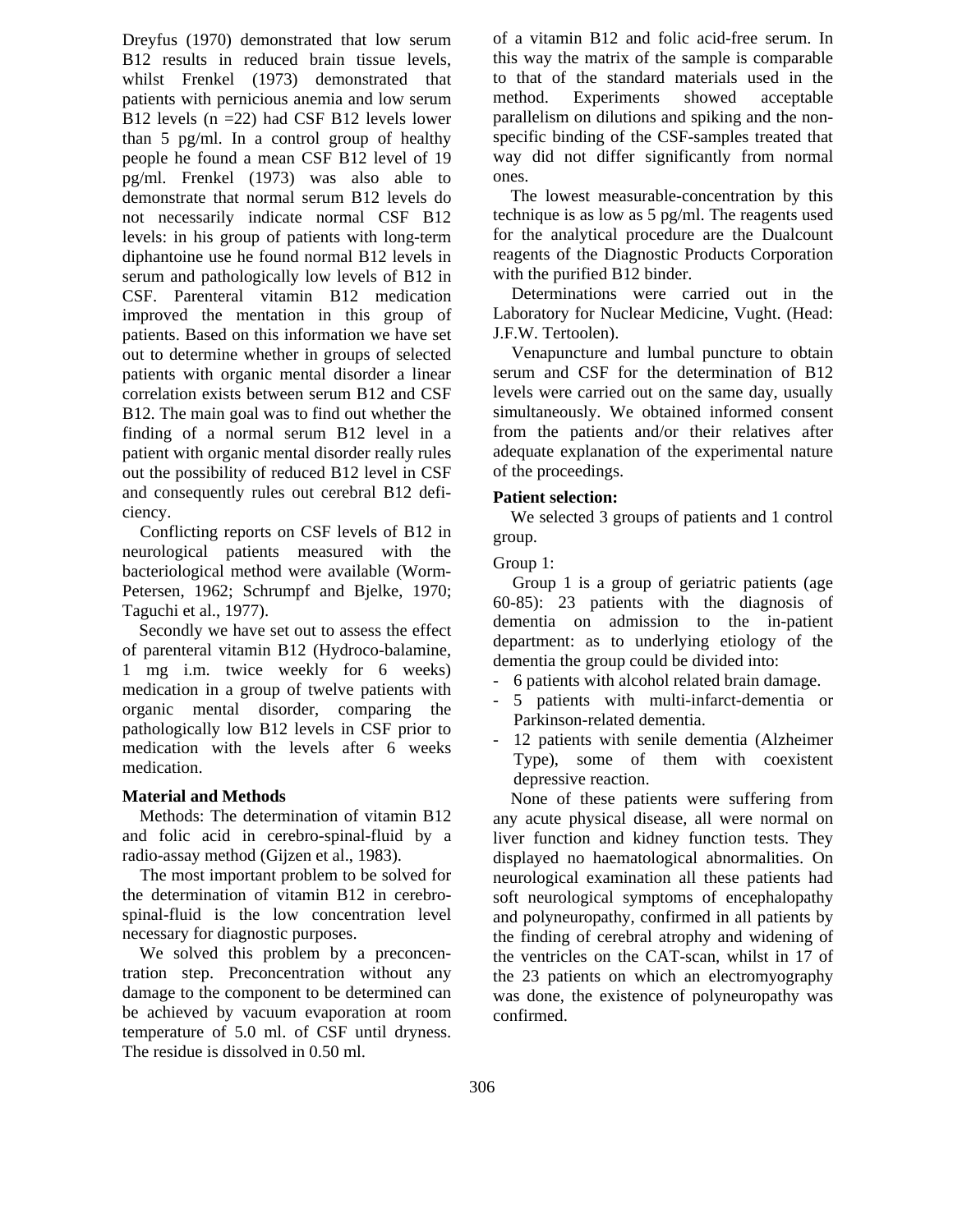#### **Group 2:**

Group 2 is a group of 16 patients (age 30-60) with a diagnosis of organic affective syndrome (DSM-lll) on admission to the out-patient department.

In all these patients exposure to toxic chemicals such as alcohol, industrial solvents, halogenated hydrocarbons (herbicides, pesticides) was considered to be etiologically involved in the development of the neurasthenic depressive syndrome. All patients were in good physical health, had normal haema-tology, normal liver function, normal kidney function. They displayed soft neurological signs of encephalopathy and neuropathy. In 11 of these patients electromyography was done, revealing a polyneuropathy in 8 patients.

### **Group 3**:

Group 3 is a group of 10 female patients (age 25-40) with a diagnosis of organic affective syndrome (DSM-lll), presenting at the outpatient department as post-natal depressions with mainly neurasthenic complaints.

All patients had good physical health, no signs of abnormal liver or kidney function. All patients had complaints of neurasthenia, all patients had soft neurological signs of encephalopathy and neuropathy. In 6 patients an electromyography was done, revealing a polyneuropathy in 3 out of 6 patients. From this group of women with long-standing postnatal depression (duration 2-12 years), 8 out of 10 women had been taking the oral contraceptive pill for more than 2 years prior to the last pregnancy.

### **Group 4:**

Group 4 is a control group of 12 patients attending the outpatient clinic, who underwent lumbal puncture for diagnostic reasons, mainly radicular symptomatology.

These 12 patients were in good physical health, had no symptoms of depression, no symptoms of acute physical diseases, no symptoms of encephalopathy or neuropathy as confirmed by CAT-scan and electromyography, (age 25-50).

### **Results**

The tables show clearly that there is no correlation between serum B12 and CSF B12 in patients with organic brain damage selected according to the criteria.

Table I shows that out of the 6 patients with alcohol dementia 5 patients had a normal serum B12 level, whilst in 5 patients the CSF B12 level was in the pathologically low range. Of twelve patients with senile dementia, 3 appeared to have a low or pathological low serum B12 level.

All three patients had a CSF level below 5 pg/ml, whilst of the remaining 9 patients with senile dementia another 6 had a CSF level below 5 pg/ml.

The remaining 3 patients of this subgroup, who had a normal serum B12 level, all had a CSF B12 level in the sub-normal range, between 5 and 10 pg/ml.

The table shows in group 2 that all patients with an organic affective syndrome, selected for neurasthenic symptomatology and possible exposure to potentially neurotoxic chemicals, had a normal serum B12 level.

However it is shown that 8 out of 16 patients had a pathologically low level of B12 in CSF, whilst another 5 patients had a level in the subnormal range.

The remaining 3 patients had levels resp. of 10, 16 and 18 pg/ml, which is still below the arithmetic mean of the control-group. In group 3 of table 1 it is shown that of the 10 patients with post-natal depression, who all had normal serum B12 levels (range 250-500 pg/ml), 8 patients had a pathologically low CSF B12 level, lower than 5 pg/ml, whilst the remaining 2 patients had both a level of 12 pg/ml.

Table 2 shows that in the 12 controls all patients had a level of B12 serum between 200 and 800 pg/ml, whilst the level in CSF showed an arithmetic mean of 22 pg/ml, ranging from 12 to 57 pg/ml.

Table 3 shows that after 6 weeks of treatment with parenteral vitamin B12, given twice weekly, 1 mg Hydrocobalamine i.m. with 50 mg zinc-DL-Aspartate and 250 mg Taurine combined in a capsule TDS, results in a significant increase of vitamin B12 levels in CSF.

Table 4 shows that after 6 weeks of medication, given in a capsule TDS, containing: 0.1 mg Cyanocobalamine; 50 mg Zinc-DL-Aspartate; 250 mg Taurine, such impressive increases in vitamin B12 in CSF were not found.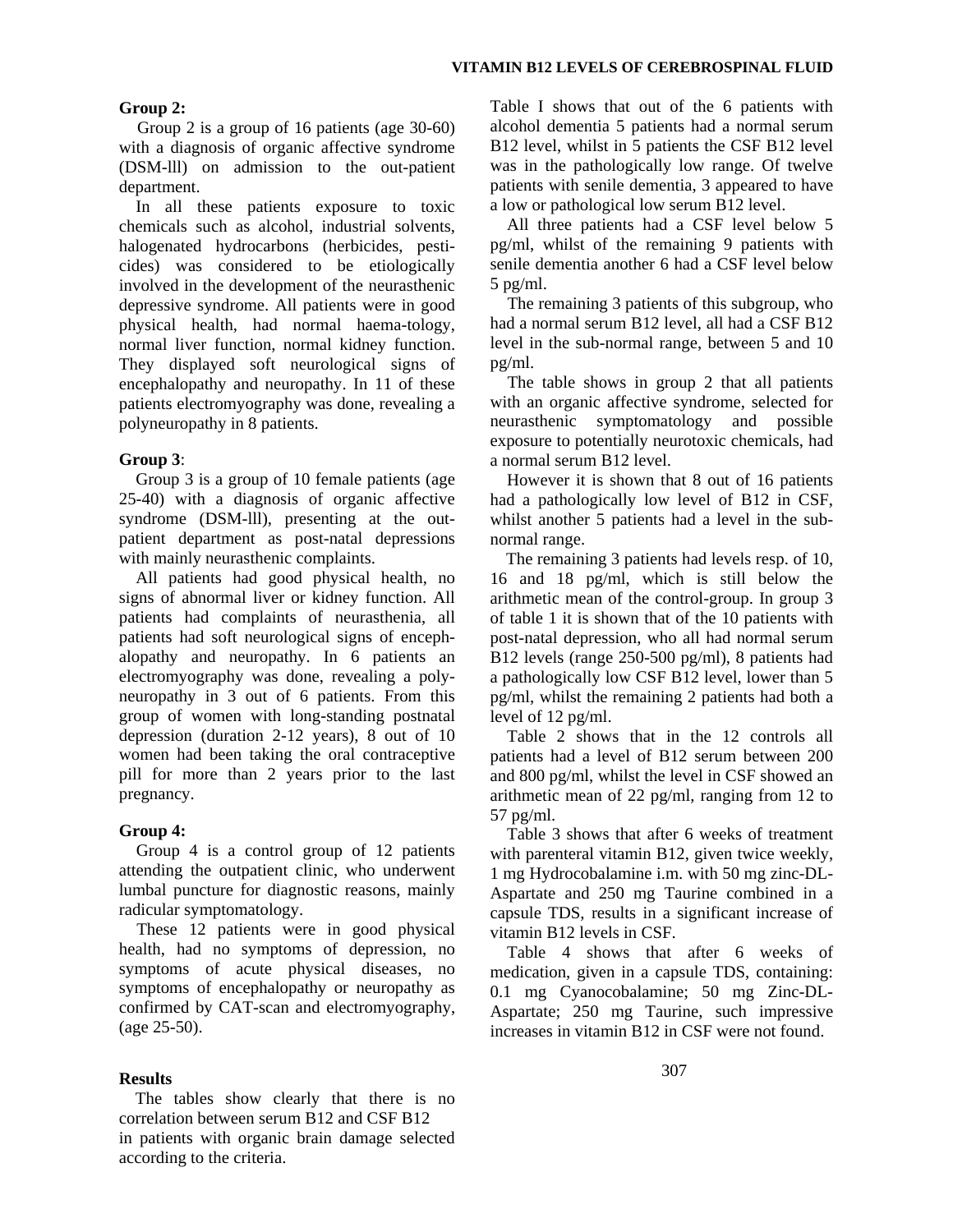| Group                                            | No.         | $ se-B 12 pg/ml$ |                |          | $\textsf{CSF-}B12$ pg/ml |        |     |  |
|--------------------------------------------------|-------------|------------------|----------------|----------|--------------------------|--------|-----|--|
|                                                  |             | $0 - 100$        | 100-200        | 200-800  | $<$ 5                    | $5-10$ | >10 |  |
| 1. Alc. dementia: Multi-<br>inf. dementia Senile | 16<br>5 1 2 | 102              | 0 <sub>0</sub> | 559      | 509                      | 003    | 150 |  |
| Idementia:                                       |             |                  |                |          |                          |        |     |  |
| <b>TOTAL GROUP 1</b>                             | 23          | 300              |                | 19 16 10 | 14                       | 350    | 632 |  |
| 2.<br>Org. aff. syndrome:                        | 16          |                  | 0 <sub>0</sub> |          | 88                       |        |     |  |
| Post-natal depr.:<br>13.                         | 10          |                  |                |          |                          |        |     |  |
| TOTAL GROUP 1, 2,3                               | 49          | 3                |                | 45       | 30                       | 8      |     |  |

| controls | No. | $\left  \text{se-B } 12 \text{ pg/ml} \right $ |         |         | $\textsf{CSF-}B12$ pg/ml |        |           |
|----------|-----|------------------------------------------------|---------|---------|--------------------------|--------|-----------|
|          |     | $0 - 100$                                      | 100-200 | 200-800 |                          | $5-10$ | >10       |
|          |     |                                                |         |         |                          |        |           |
|          | 12  | U                                              | U       |         | υ                        |        |           |
|          |     |                                                |         |         |                          |        |           |
| range    |     |                                                |         | 220-750 |                          |        | $12 - 57$ |

| 10 patients     | <b>Pre-treatment</b> |                               |            | <b>Post-treatment</b> |  |  |
|-----------------|----------------------|-------------------------------|------------|-----------------------|--|--|
|                 | $se-B12$             | $\text{CSF-B12}\text{ pg/ml}$ | $se-B12$   | $CSF-B12$ pg/ml       |  |  |
| Arithmetic mean | 310                  |                               | >2400      | 70                    |  |  |
| range           | $(220-530)$          |                               | $(30-130)$ |                       |  |  |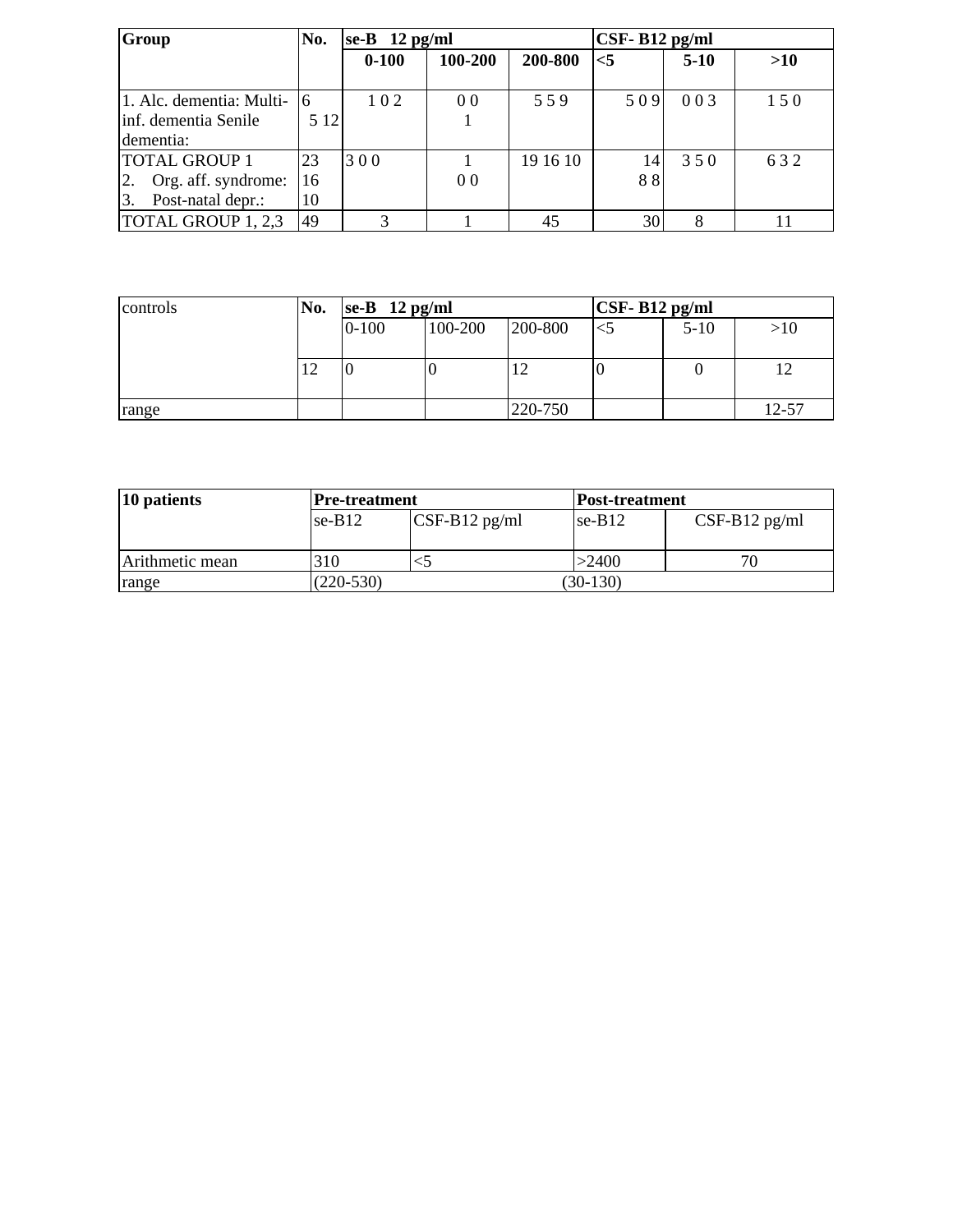| * *** *********** ***** **** |                    |                 |                |                    |  |  |  |
|------------------------------|--------------------|-----------------|----------------|--------------------|--|--|--|
|                              | Pre-treatment      |                 | Post-treatment |                    |  |  |  |
|                              | se-B <sub>12</sub> | $CSF-B12$ pg/ml | $se-B12$       | $CSF-B12$ pg/ml    |  |  |  |
| patient I patient II         | 430 450            | 14 < 5          | 2400 > 2400    | 219.6              |  |  |  |
| $ -$                         |                    |                 | .              | $\sim$ $\sim$<br>. |  |  |  |

# **Discussion**

Our results are generally in agreement with findings presented by other authors. The level found for the controls in our group  $(n = 12)$  is comparable with the levels found by Frenkel (1973), Schrumpf and Bjelke (1970) and Taguchi et al. (1977). The finding of a reduced vitamin B12 level in CSF in patients with brain atrophy was also reported by Schrumpf (1970), though not as clearly as in our group of patients, which might be related to the strict selection of our patient group or may be related to the use of the radio-assay-method (RA) instead of the biological assay-method, because it has been reported that the RA method is more reliable in the lower concentration range.

If and when the circumstantial evidence that CSF B12 level is indicative of cerebral B12 status can be accepted, then our findings have far reaching consequences.

Of our total number of 49 patients with organic mental disorder only 4 patients would have been detected with determination of vitamin B12 levels in serum, whilst in fact 30 of these 49 patients have a pathologically low level of vitamin B12 in CSF and could be treated effectively with parenteral vitamin B12 as has been demonstrated.

In agreement with Frenkel (1973) and MacDonald Holmes (1956) we found clear clinical improvement after long term treatment with vitamin B12, which will be reported elsewhere.

Regarding the group of geriatric patients with dementia syndrome it is particularly fascinating that in the group of patients with multi-infarctdementia close to normal levels of B12 in CSF were found, whilst very low levels of CSF B12 were found in the group of patients with alcohol dementia and senile dementia.

Particularly fascinating, because the presence of polyneuropathy in the alcoholics is well known, but Levy (1966) has pointed at the interesting fact that in patients with senile dementia also a relation can be found between the development of peripheral polyneuropathy and progress of senile dementia.

This finding is suggestive of a correlation between cerebral B12 deficiency and development of encephalopathy in a sub-group of patients with senile dementia, supported by our findings. At this moment one can only speculate on the mechanism involved, but we have put forward strong evidence (Tiggelen, 1983) that zinc-deficiency could be an important factor in the development of the dichotomy between normal levels of B12 in serum and pathologically low levels of B12 in CSF.

In zinc deficient status the corresponding relatively high levels of copper could block the transport of B12 in the choroid plexus, similar to the effects of known free radical chain reaction inducers as mercury, cadmium and possibly other neurotoxins (Pardridge, 1976; Rapoport, 1964). A state of zinc deficiency can develop due to: reduced dietary intake and/or absorption of zinc metabolic conditions such as diabetes mellitus, pregnancy, chronic hepatic failure, chronic renal failure; medication such as corticosteroids, antiphlogistics, chelating agents, diuretics, estrogens; intoxication e.g. in chronic alcoholism and possibly due to chronic exposure to halogenated hydrocarbons with estrogen-receptor binding capacity (Eroschenko and Palmiter, 1980).

The hard evidence of zinc deficiency in our group of geriatric patients, which will be

309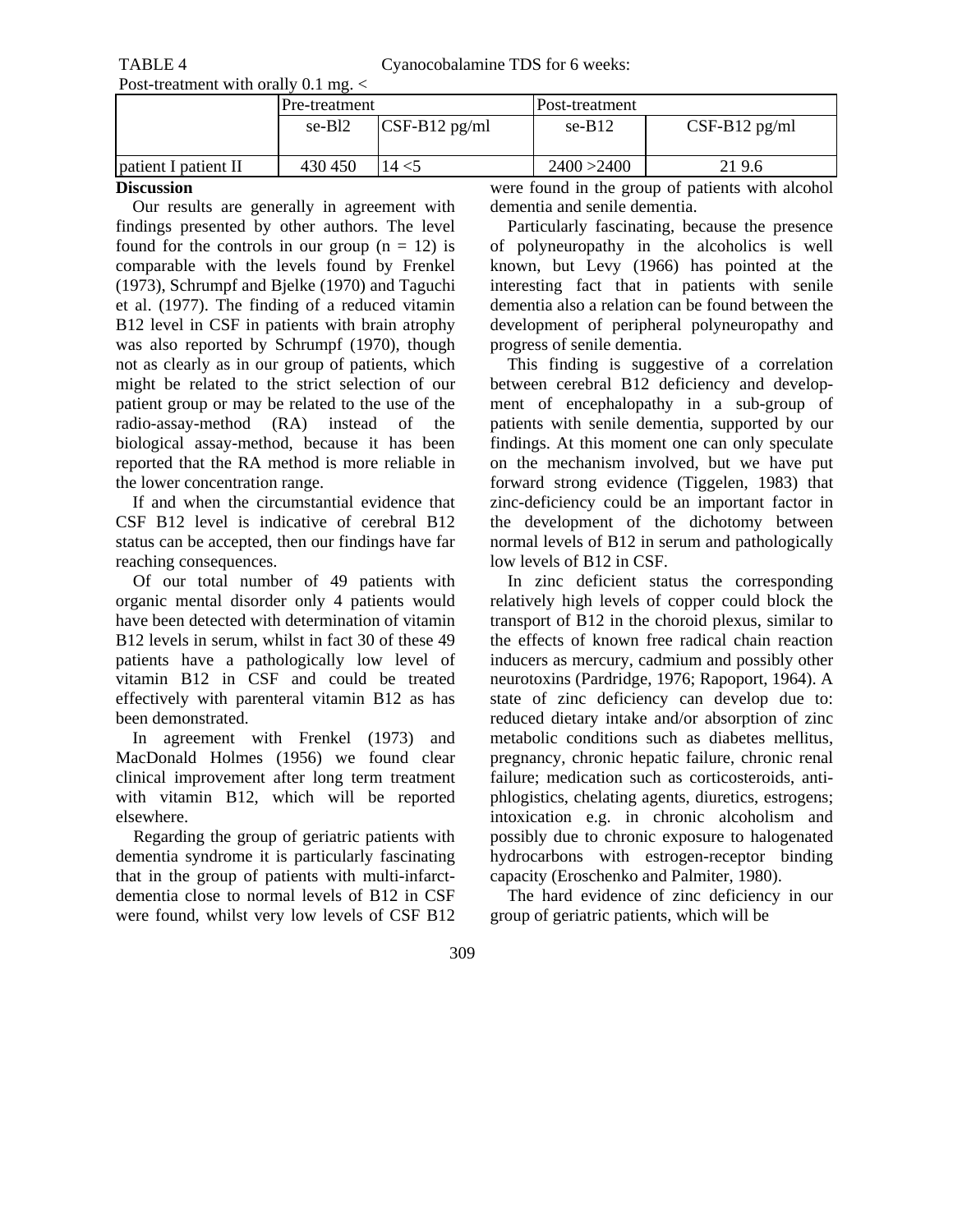presented in detail elsewhere and has been demonstrated in earlier work (Tiggelen, 1983; Srinivasan et al., 1982), was the rationale behind the combination of parenteral vitamin B12 medication with zinc-DL-Aspartate.

We think that the here presented results on vitamin B12 status in geriatric patients with a dementia syndrome do warrant further investigations of a possibly causal relationship between the development of senile dementia and cerebral B12 deficiency, as measured by estimation of CSF B12 levels.

This could have far reaching preventive aspects regarding the threatening epidemic of the 21st century: senile dementia. Equally intriguing are the results that we found in the group of patients with organic affective syndrome and post-natal depressions. Too frequently in my opinion these patients are regarded as suffering from a depression caused by psycho-social factors and are treated by psycho-therapy, supported by anti-depressants. Our findings suggest that especially when soft neurological signs of encephalopathy and/or neuropathy are found, estimation of vitamin B12 levels in CSF is rewarding.

Wertalik (1982) pointed to the effects of estrogens in oral contraceptives on B12 metabolism, our findings in a group of 10 patients with post-natal depression are equivocal in indicating a vitamin B12 problem. The mechanism involved is not clear and it remains to be seen whether estrogens and estrogen-receptor binding chemicals as halogenated hydrocarbons (Eroschenko and Palmiter, 1980) only have an effect on B12 transportation through blood-brainbarrier and choroid plexus: it might well be that other vitamins such as vitamin Bl, B6, possibly even the transport of amino-acids is affected. Further research will have to clarify this issue, but our findings in post-natal depressions and also in patients with an organic affective syndrome, presenting as the classical untreatable neurasthenic depressive patient, who drives the doctor insane by blaming pregnancy and environmental pollution for her depressive complaints, may give more endorsement for the patient's "organic" feelings than for the doctor's "psycho-therapeutic" endeavours.

A classical example of such an organic affective syndrome, now discarded as postwar neurosis, is the plight of the "agent Orange" victims, where careful examination should be conducted into CSF B12 status, especially in the light of a publication by Filippine (1981) reporting polyneuropathy after exposure to dioxine.

#### **Conclusion**

**In** patients with a suspected organic mental disorder assessment of vitamin B12 status by determining serum B12 levels is insufficient.

Estimation of CSF B12 levels in these conditions is mandatory, particularly in view of the treatability of a vitamin B12 deficient status and in view of the irreversible damage to the central nervous system which develops when the cerebral B12 deficiency is not detected.

Further research into this matter will reveal whether prevention of the development of dementia in a sub-group of patients with senile dementia is a real possibility by assessment and manipulation of cerebral vitamin B12 status.

Based on our findings, it is furthermore suggested that a considerable number of patients is classified and treated as dysthymic disorder (DSM-111) in psychiatric institutions and by psychiatric methods of expensive psycho-social therapy, whereas in fact these patients are suffering from an undetected organic affective syndrome, to which cerebral B12 deficiency is at least a contributing, if not a causative factor. In this respect we mention the post-natal depression and the possibly toxic neurasthenic depression.

# **Summary**

Vitamin B12 levels in serum and cerebrospinal fluid (CSF) were assayed with radio-assay method in samples from 49 patients with organic mental disorder (dementia n = 23, organic affective syndrome  $n = 16$ , post natal depression  $n = 10$ ) and from 12 controls.

In controls normal serum levels (ref. 200-800 pg/ml) correlated with normal levels in CSF (mean: 22 pg/ml, range 12-57).

In the patient group 4 had a serum level below normal, whereas their CSF level was lower than 5 pg/ml, reportedly the level found in patients with untreated pernicious anemia.

Of the remaining group of 45 patients all had a normal serum level, while 26 patients appeared to have an abnormally low level of B12 in CSF (<5 pg/ml).